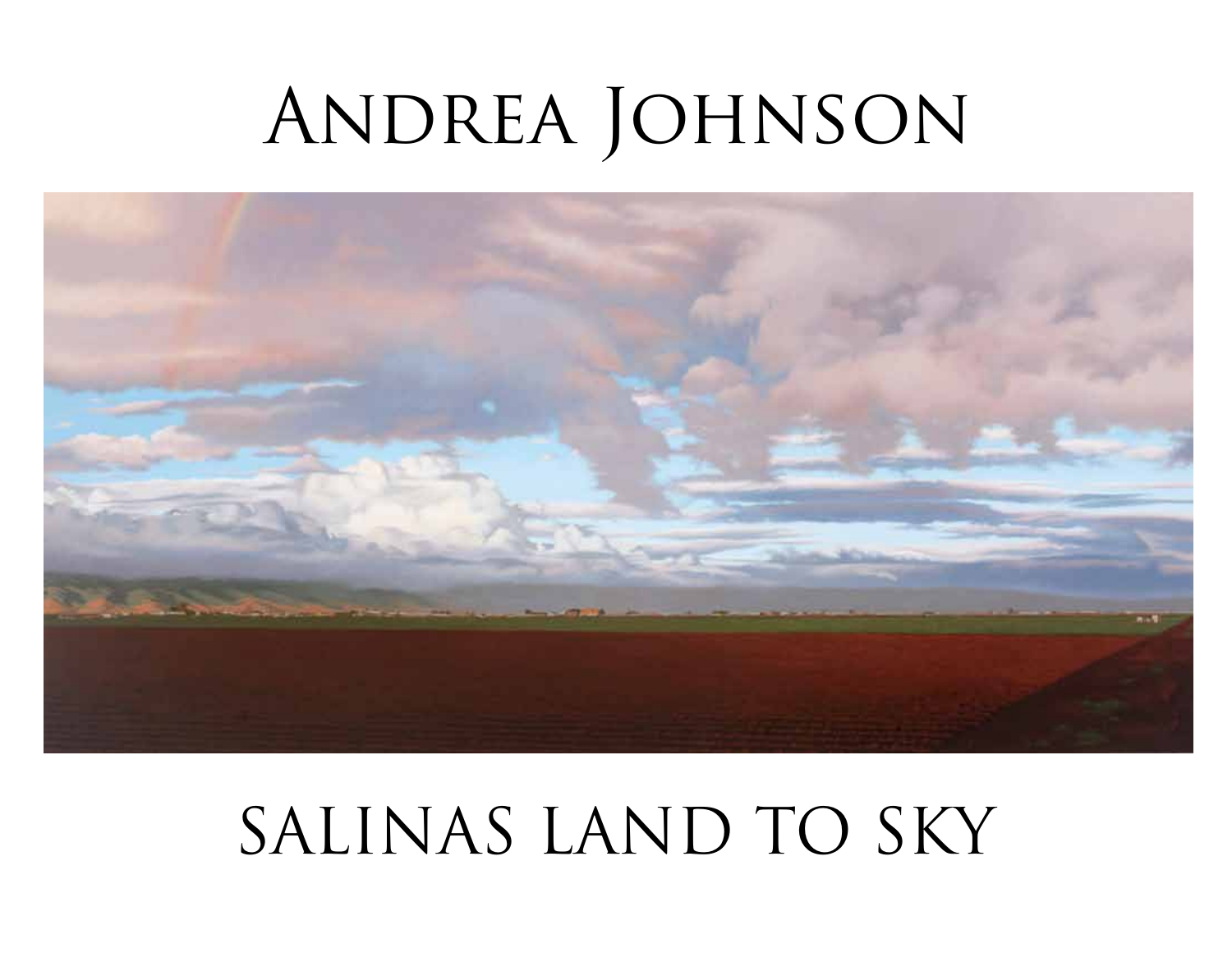

## Untitled Acrylic on Canvas, 36 x 36 Private Collection of Nancy and Bill Campbell Campbell Campbell Cover Photo: Rainbow Field Acrylic on Canvas, 32 x 66

On loan from Community Hospital of the Monterey Peninsula Given by BNH & WGH

## SALINAS LAND TO SKY

It is how the light falls upon the land that can inspire me to paint a particular scene at a particular time. These moments are fleeting, and can often find me sprinting with my camera to the hilltops behind my house or driving up and down River road to find the exact location where the setting sun's rays are illuminating a sliver of the Gabilan Mountains under a heavy purple cloud. It is the light that gives this landscape it's form… shadows rounding the foothills or creating sharp linear patterns across the fields. These shapes and patterns change with the time of day and the inconstant cloud cover overhead. Land to sky… this is the relationship that I am captivated by, and it is my intent to crystallize these moments in my paintings of the Salinas Valley.

The distance between land and sky is sometimes just a glimmer of light on the newly plowed fields moist with rain. This valley gives life to many. The cycle of earth to green to harvest reflects the larger cycle of life from beginning to end and then beginning again. John Steinbeck once declared it his intention to tell "the story of this whole valley… so that it would be the valley of the world." He wanted readers of *East of Eden* to feel afterward that they would have a sense of belonging in Salinas Valley, that they would "actually be a native of that valley". It is my hope that I too have been able to capture a sense of place and the spirit of this valley called Salinas.

## Andrea Johnson



Silver Light Acrylic on Canvas, 24 x 18 Courtesy of Winfield Gallery

2013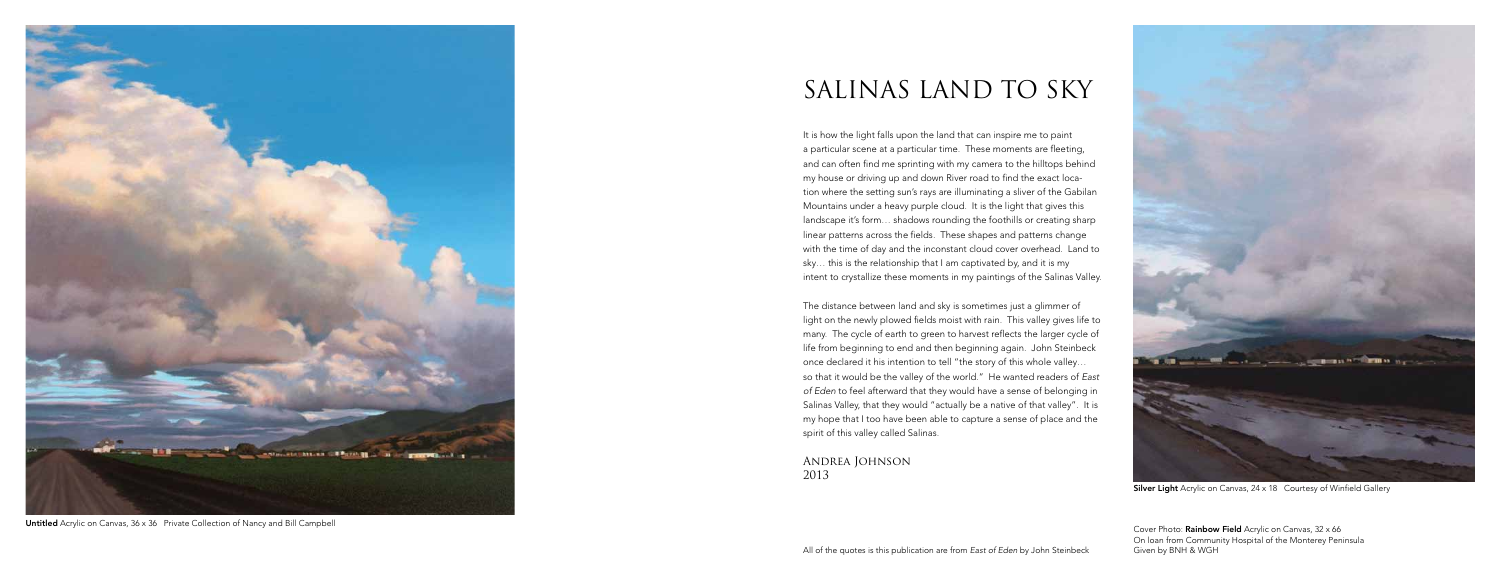

**Outside Greenfield** Acrylic on Canvas, 24 x 36 Courtesy of Winfield Gallery

"The floor of the Salinas valley, between the ranges and below the foothills, is level because this valley used to be the bottom of a hundred-mile inlet from the sea...on the wide level acres of the valley the topsoil lay deep and fertile."



—East of Eden

"I remember that the Gabilan Mountains to the east of the valley were light gay mountains full of sun and loveliness and a kind of invitation, so that you wanted to climb into their warm foothills almost as you want to climb into the lap of a beloved mother."

—East of Eden

Gabilan Mountains Acrylic on Canvas, 28 x 72 Courtesy of Winfield Gallery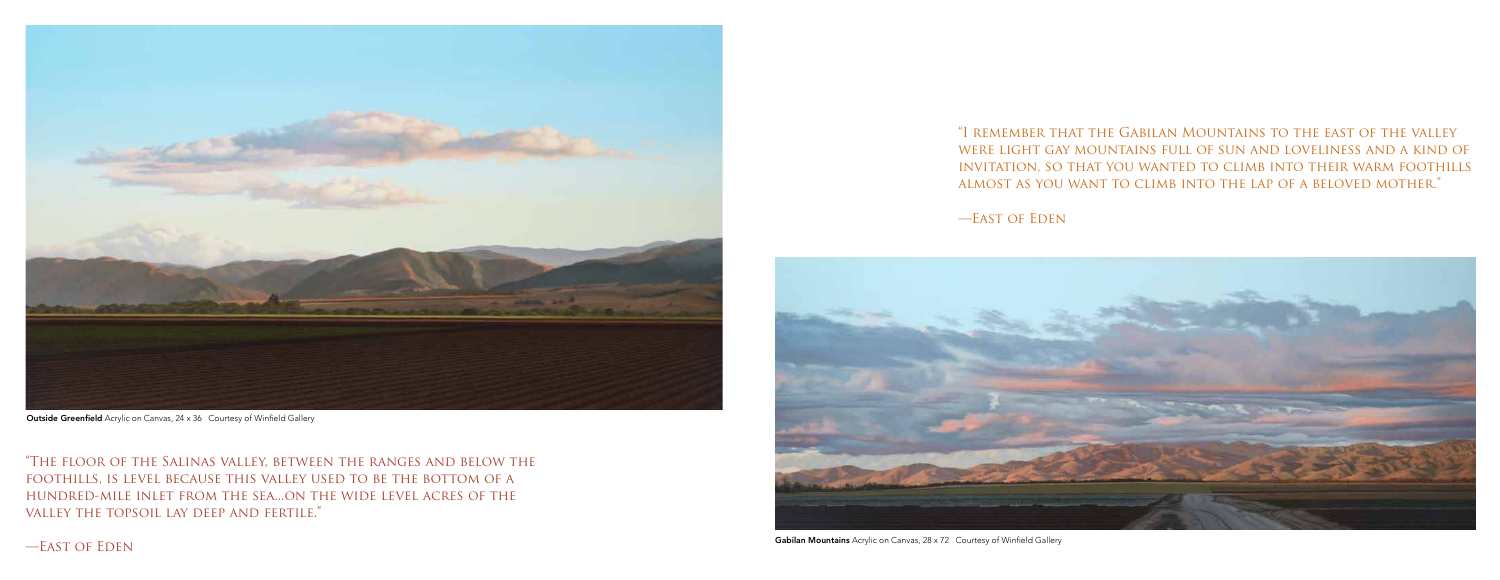

Valley Floor Acrylic on Canvas, 36 x 72 Courtesy of Winfield Gallery

"Now, on the top is good soil, particularly on the flats. In the upper valley it is light and sandy, but mixed in with that, the top sweetness of the hills that washed down on it in the winters. As you go north the valley widens out, and the soil gets blacker and heavier and perhaps richer."



—East of Eden

Landscape with Field Rows Acrylic on Canvas, 30 x 48 Courtesy of Winfield Gallery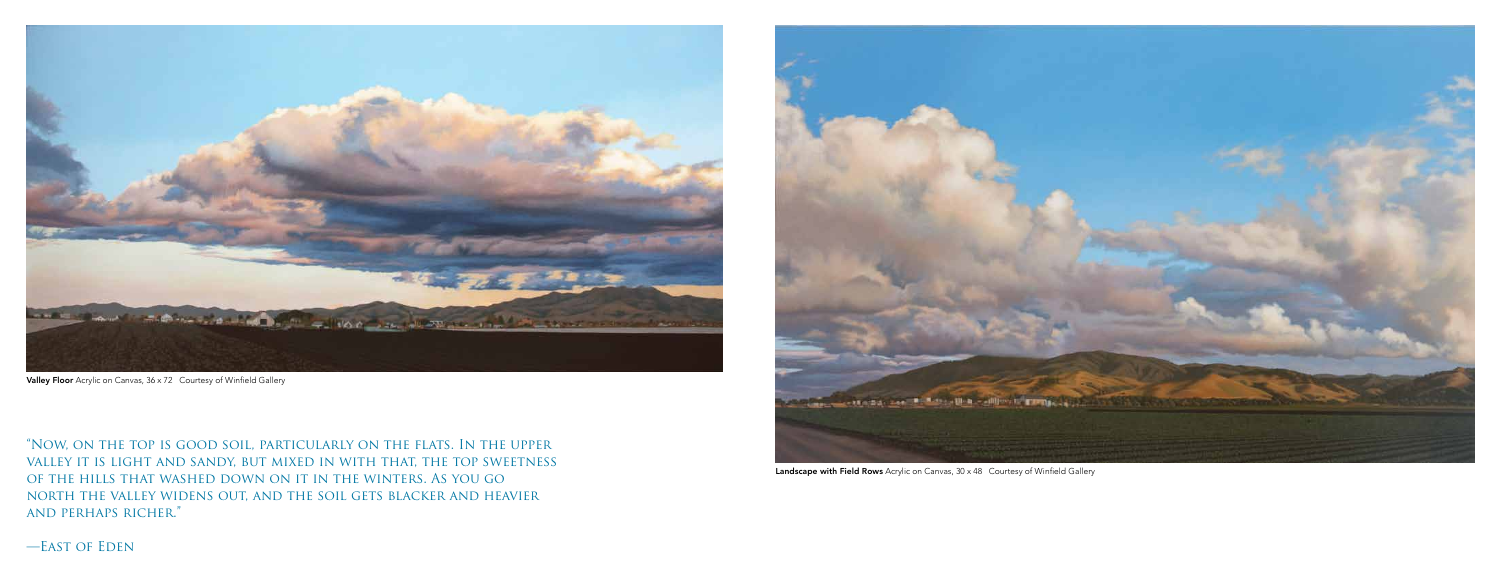

Untitled Acrylic on Canvas, 48 x 36 Courtesy of Winfield Gallery

"The green lasted on the hills far into June before the grass turned yellow. The heads of the oats were so heavy with seed that they hung over on their stalks. The little springs trickled on late in the summer. The range cattle staggered under their fat and their hides shone with health. It was a year when the people of the Salinas vAlley forgot the dry years."



—East of Eden

View Over Fort Ord Hills Acrylic on Canvas, 48 x 72 Courtesy of Winfield Gallery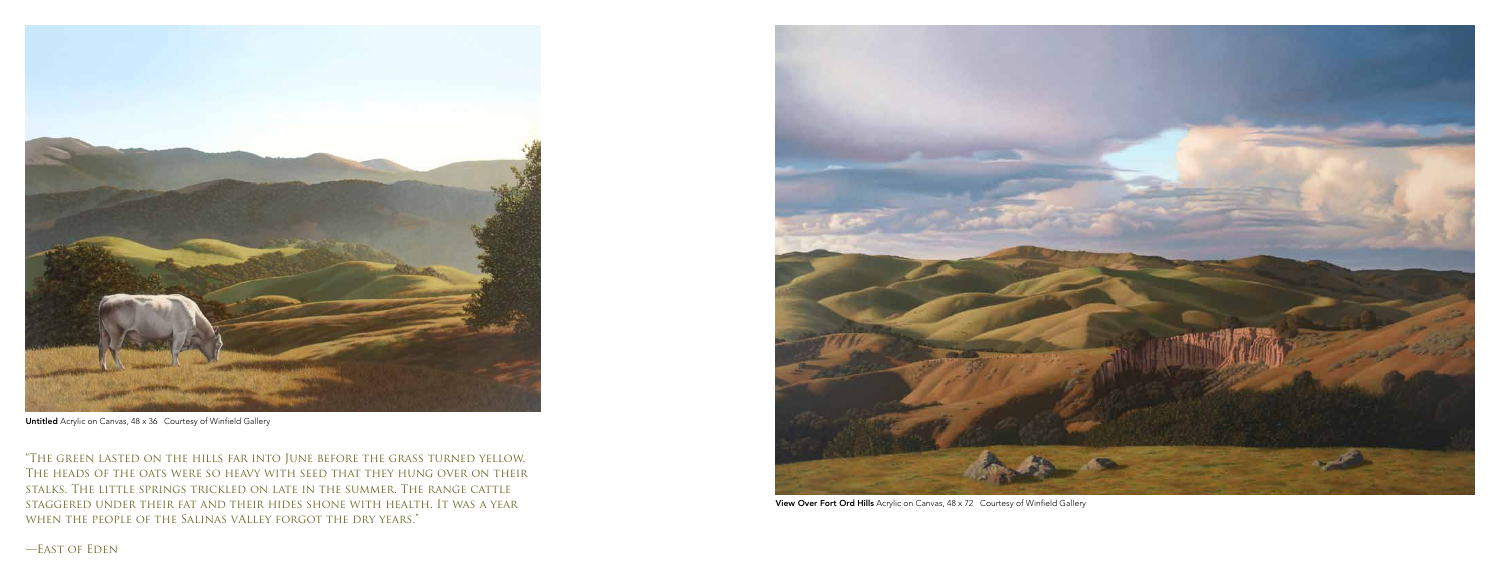

Black Bulls On Olassen Peak Acrylic on Board, 12 x 24 Courtesy of the Artist

"When June came the grasses headed out and turned brown, and the hills turned a brown which was not brown but a gold and saffron red — an indescribable color."

## —East of Eden



View From Davis Road Acrylic on Canvas, 24 x 60 Private Collection of John and Carol Greenwald



Untitled Acrylic on Canvas, 32 x 42 Private Collection

## Andrea Johnson

Born 1954, Key West Florida

#### Education

BFA Painting, 1976 University of California Santa Barbara Graduate Work, Painting, 1979, California State University at Long Beach

### Museum Exhibitions

- 2007 Monterey Peninsula Museum of Art, Monterey: Now, Solo Show
- 2000 Triton Museum Watercolor Show, Santa Clara, CA
- 1996 Triton Museum Watercolor Show, Santa Clara, CA
- 1996 Monterey Peninsula Museum of Art, Juried Show
- 1995 Fresno Museum, Solo Show
- 1994 Monterey Peninsula Museum of Art, Juried Show

#### Gallery Affiliation

1997 to Present Carmel Art Association Member, Carmel, CA 1989 to Present Winfield Gallery, Carmel, CA

## Corporations and Private Collections

Crocker Museum of Art, Sacramento, CA Monterey Museum of Art, Monterey, CA Hartford Bank, Hartford, CT Reader's Digest, New York, NY Floating Medical Center, Boston, MA Old Colony Bank, Hyannis, MA Fidelity Bank, Boston, MA Garden State Raceway, NJ Children's Hospital, Boston, MA